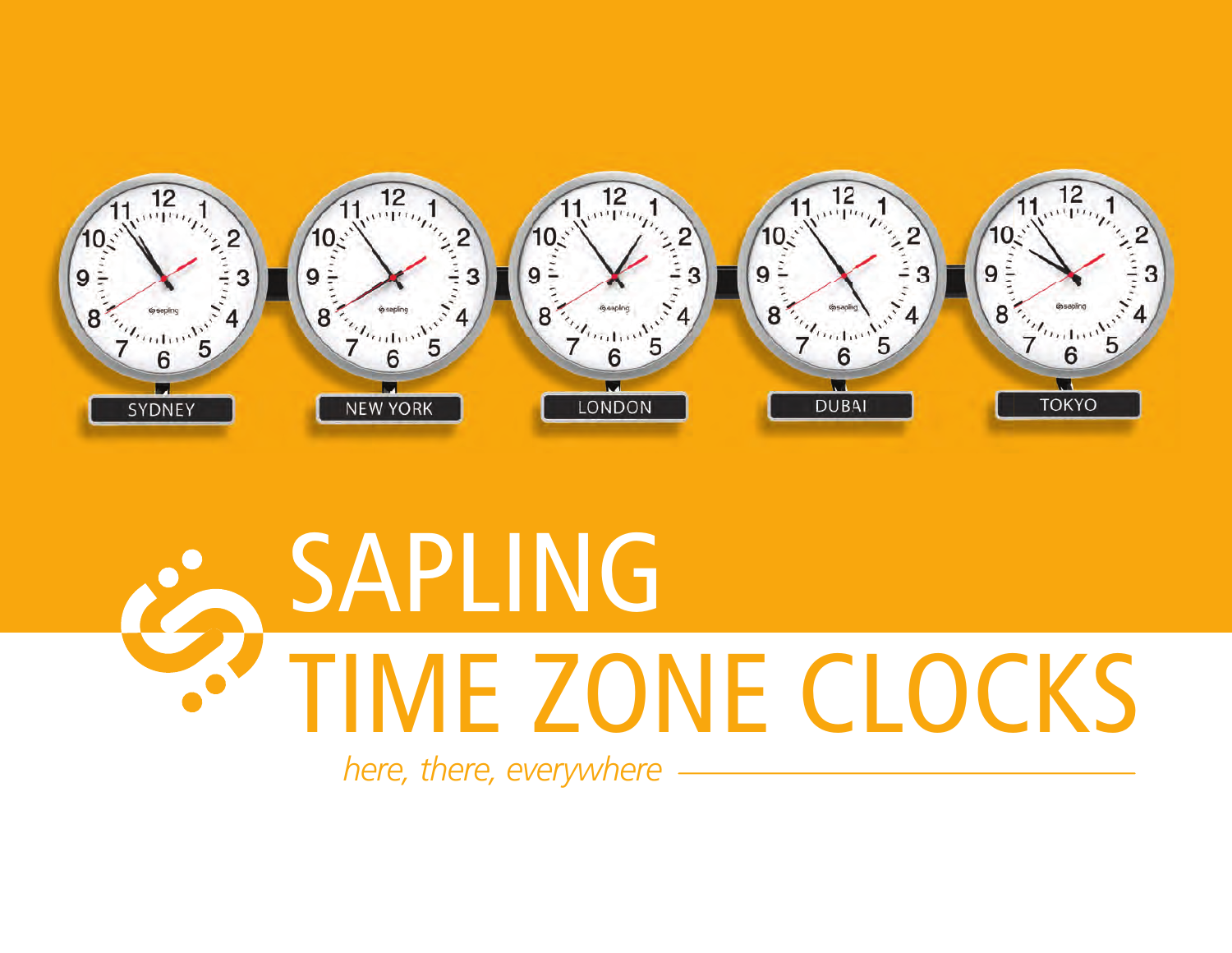# Sapling Time Zone Clocks

The Sapling Time Zone Clock displays accurate time for desired locations around the world.

Time Zone Clocks are ideal for many types of facilities including: corporate offices, public trading companies, airports, train/bus terminals, hotels, conference rooms and logistical and freight companies. A Sapling Time Zone Clock seamlessly integrates into any facility and manages its need for global time awareness.



*The time displays are mounted on an aluminum pole, which is then mounted on the wall. Below each clock is a nameplate that displays the time zone for each individual clock.*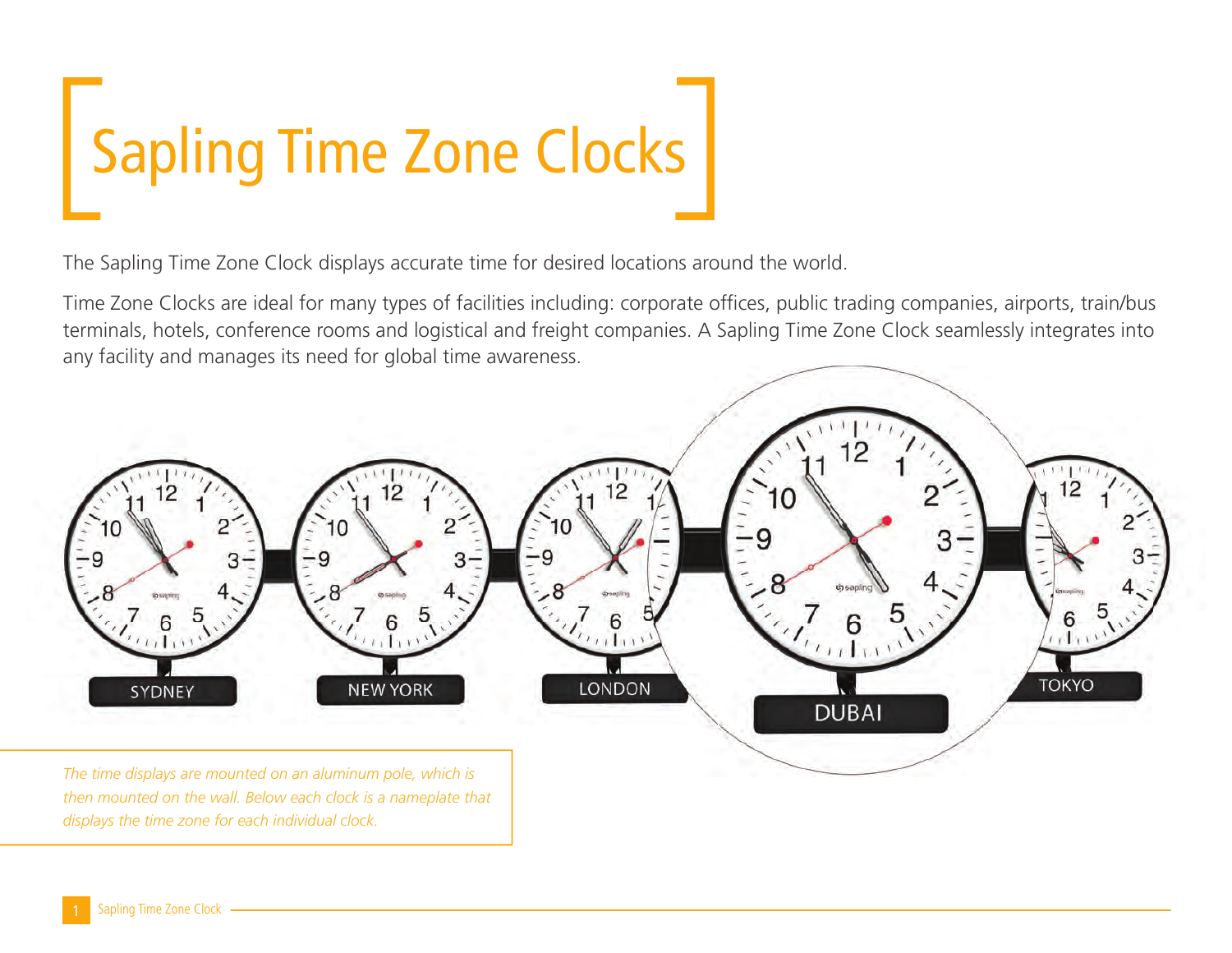

Sapling Time Zone Clock made with five 4.0" (each digit height),

## Design Options

- Offered with 3 to 7 zones (clocks) of cities/countries chosen by the customer
- Available with analog, digital or a mix of both on the same display pole
- City/Country names are available in black letters over a white background or in white letters over a black background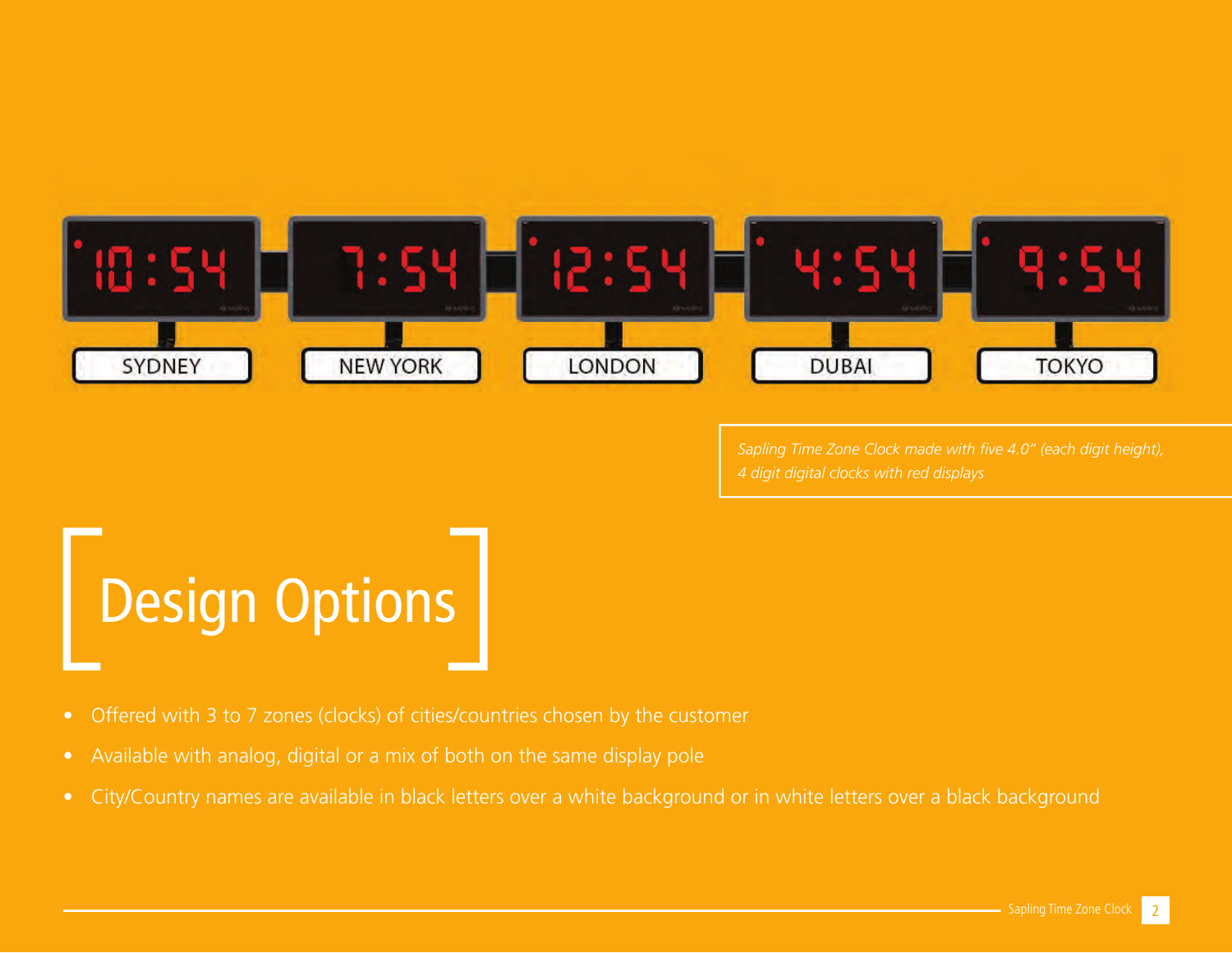### DIALS

Analog clocks may be round or square and are offered in various sizes, dial styles and hand designs

### SHAPE



round

 $10<sub>5</sub>$ 

9



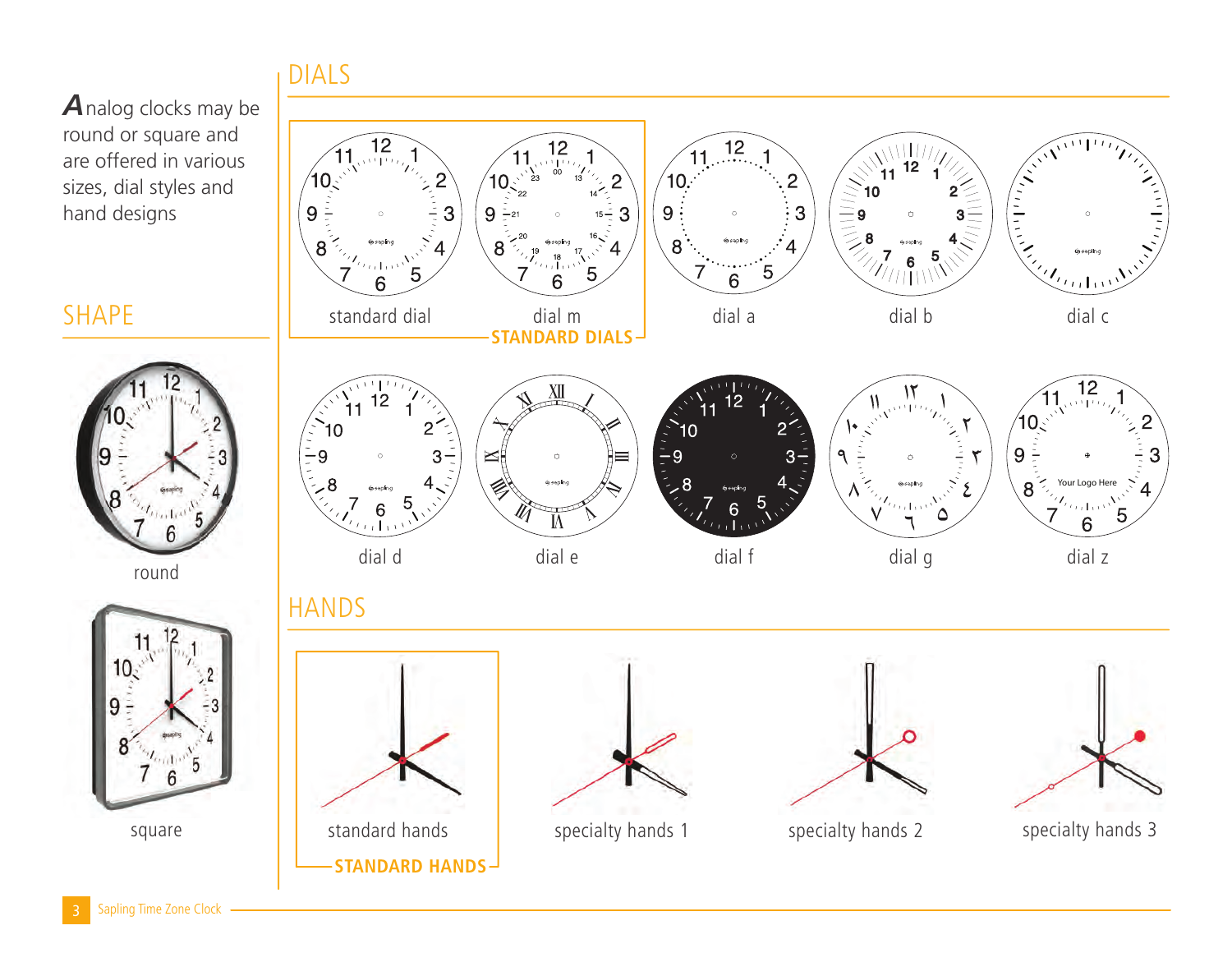### SIZES

**D**igital clocks are offered with 4 (00:00) or 6 (00:00:00) digits in different sizes and display colors



2.5" clock with 4 digits



4.0" clock with 4 digits

## COLORS



2.5" clock with 6 digits



4.0" clock with 6 digits





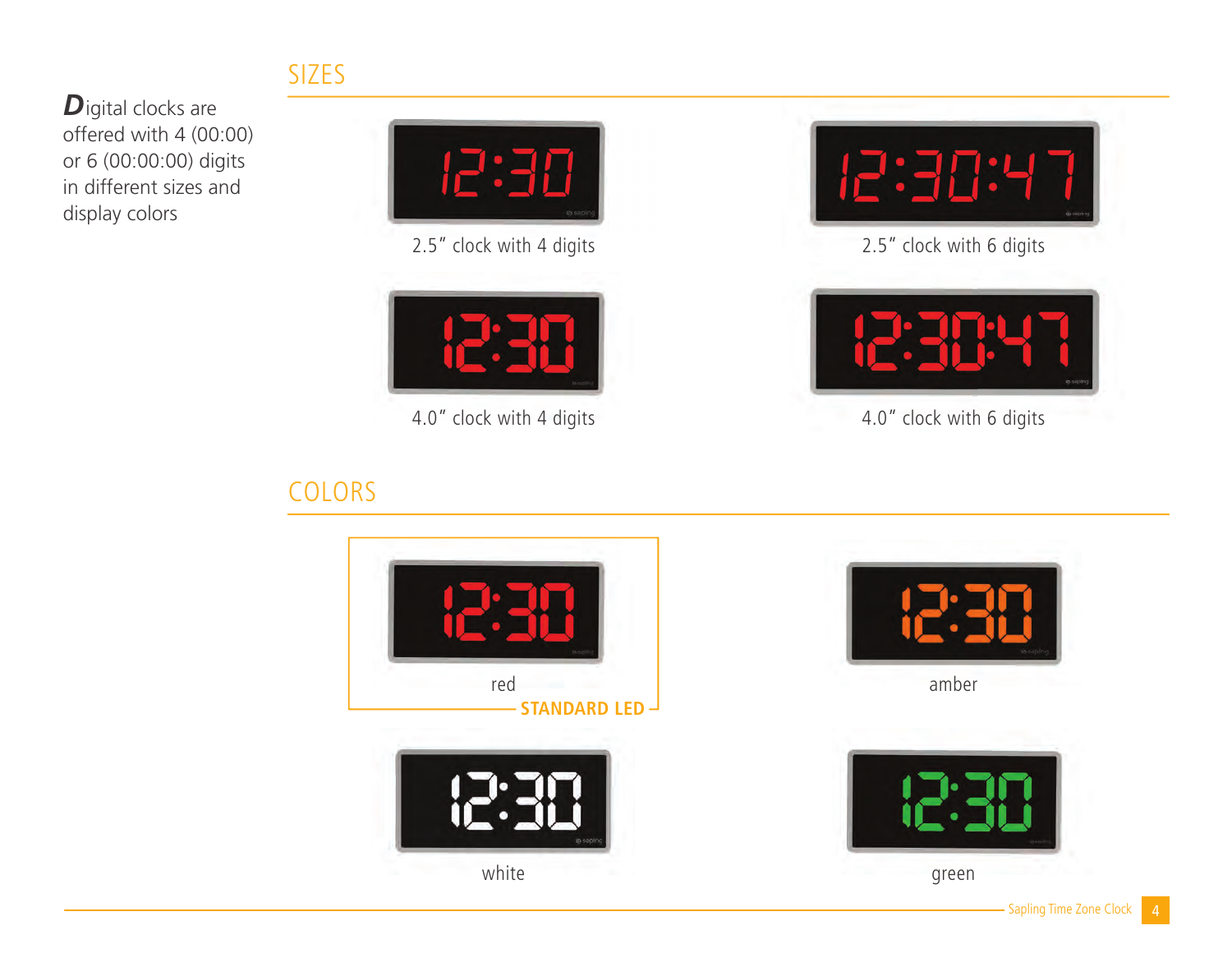#### Features  $12$  $12$  $12$ 12  $12$  $10.$ 10.  $10.$  $10.$  $\mathsf{q}:$ 9 : 3 q  $\mathbf{B}$ ٥ 8 8 8 5 6 6 TOKYO **NEW YORK** LONDON **DUBAI SYDNEY**

*Sapling Time Zone Clock made with 5 square analog clocks, with the specialty Dial A & specialty Hands 2.*

While Sapling offers the Time Zone Clock with different technologies, most Time Zone Clocks utilize either IP-PoE or Wi-Fi technology. Below are the features applicable for these IP-based options:

**A**ll clocks will show accurate time and will be synchronized together to the second

*D*igital clocks with six digits can be set to alternate between time and date

*V*arious selectable brightness levels for digital clocks

A utomatic changes for each city's/country's DST (Daylight Saving Time) if applicable when set

*N* otable up-to-date clock information displayed in Sapling's Monitoring Software

**T** akes accurate time data from several NTP time servers for superior redundancy and reliability

A ccess each clock's built-in web interface for a simple setup from any computer via LAN

**G**et clock diagnostics to check clock status

*E* asy setup and installation

*S*elect from multiple power options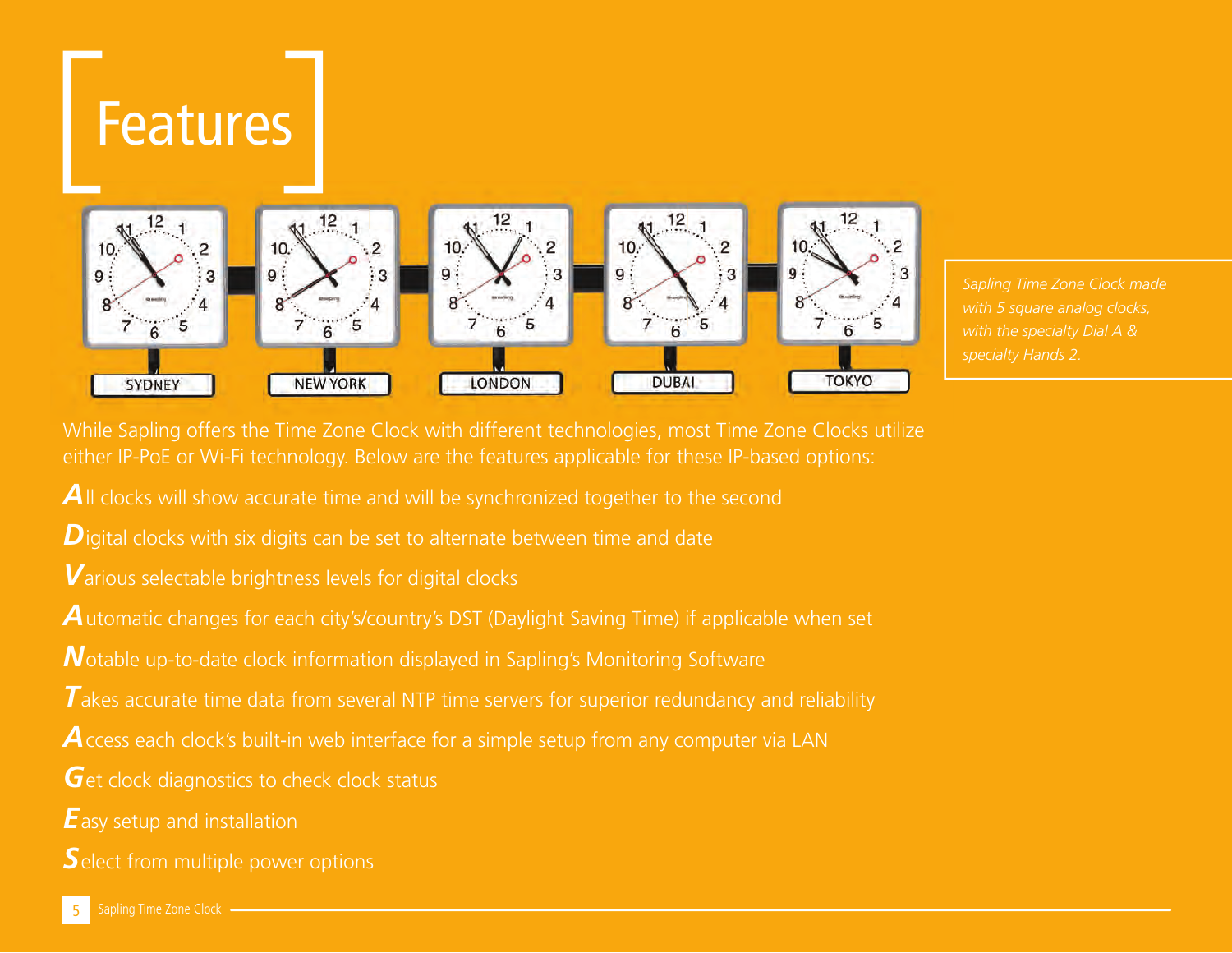| <b>Display Settings</b> | Marketing - 1                                       | <b>IP Digital Clock</b> |
|-------------------------|-----------------------------------------------------|-------------------------|
|                         | Display Format: 12 Hour Mode v                      |                         |
|                         | Date Format: MM:DD:YY .                             |                         |
|                         | Brightness: High<br><b>Brightness Schedule</b><br>T |                         |
|                         |                                                     |                         |
|                         | Seconds Date Displayed: 3                           |                         |
|                         |                                                     |                         |
|                         | Submit<br>Cancel                                    |                         |

#### *A built-in web interface comes standard in all Sapling IP-PoE and Wi-Fi Clocks (for both analog and digital). This image shows the display setting tab for IP-PoE digital clocks.*

Send Groups Filters Email Alerts Databases Save to File Version

## Sapling Sapling IP Clock Monitor

| Name                           | Serial Number | Type              | <b>IP Address</b>                | Last Update | Runtime                          | MAC                           | <b>Status</b>             |    |
|--------------------------------|---------------|-------------------|----------------------------------|-------------|----------------------------------|-------------------------------|---------------------------|----|
| Marketing - Oren               | 1180          |                   | Master Clock 192.168.0.124       | 16:56:05    |                                  | 18:02:03:35 60:36:96:00:00:B4 | NTP SYNCH 12-08-15 16:    |    |
| Odin                           | 11241         | Master Clock      | 192.168.0.111                    | 16:56:17    |                                  | 4:04:46:02 60:36:96:00:04:D9  | RTCLOCK SYNCH 12-08-1     |    |
| Thor                           | 11245         | Master Clock      | 192.168.0.172 16:56:38           |             |                                  | 47:02:48:57 60:36:96:00:04:DD | NTP SYNCH 12-08-15 21:    |    |
| Zeus                           | 12122         | Master Clock      | 192.168.0.50                     | 16:56:41    |                                  | 0:23:33:09 60:36:96:00:08:4A  | RTCLOCK SYNCH 12-07-1     |    |
| Chronos                        | 12939         | IP Analog         | 192.168.0.232                    | 16:56:25    |                                  | 6:00:44:57 60:36:96:02:0B:7B  | NTP SYNCH:NEVER D         |    |
| Marketing - 1                  | 1191          | <b>IP Digital</b> | 192.168.0.81                     | 16:56:39    |                                  | 1:15:56:08 60:36:96:04:00:BF  | NTP SYNCH:12-08-15 16:4   |    |
| Los Angeles                    | 1192          | <b>IP Digital</b> | 192.168.0.198                    | 16:56:39    |                                  | 1:12:56:10 60:36:96:04:00:C0  | NTP SYNCH:12-08-15 13:4   |    |
| London                         | 1193          | <b>IP Digital</b> | 192.168.0.56                     | 16:56:22    |                                  | 4:20:55:49 60:36:96:04:00:C1  | NTP SYNCH:12-08-15 21:    |    |
| New York                       | 1194          | <b>IP</b> Digital | 192.168.0.227                    | 16:56:39    |                                  | 1:15:56:06 60:36:96:04:00:C2  | NTP SYNCH:12-08-15 16:4   |    |
| <b>Tel Aviv</b>                | 1195          | <b>IP Digital</b> | 192.168.0.154 16:56:20           |             |                                  | 4:22:55:46 60:36:96:04:00:C3  | NTP SYNCH:12-08-15 23:4   |    |
| Sydney                         | 1196          | <b>IP Digital</b> | 192.168.0.142 16:56:43           |             |                                  | 1:07:56:15 60:36:96:04:00:C4  | NTP SYNCH:12-09-15 08:4   |    |
| Dubai                          | 1197          | <b>IP</b> Digital | 192.168.0.217 16:56:35           |             |                                  | 5:00:55:47 60:36:96:04:00:C5  | NTP SYNCH:12-09-15 01:    |    |
| Hong Kong                      | 1198          | <b>IP Digital</b> | 192.168.0.164 16:55:49           |             |                                  | 1:04:55:22 60:36:96:04:00:C6  | NTP SYNCH:12-09-15 05:4   |    |
| Loran                          | 12695         | <b>IP</b> Digital | 192.168.0.206 16:56:05           |             |                                  | 3:20:14:33 60:36:96:04:0A:87  | NTP SYNCH:12-08-15 21:' - |    |
|                                |               |                   | m                                |             |                                  |                               |                           | Þ  |
| Send Message to Digital Clocks |               |                   | Send Countdown to Digital Clocks |             | Download Configuration to Clocks |                               | □ Show Priority Only      | 20 |

*Screen shot of Sapling's IP Monitoring Software makes the monitoring of all clocks simple*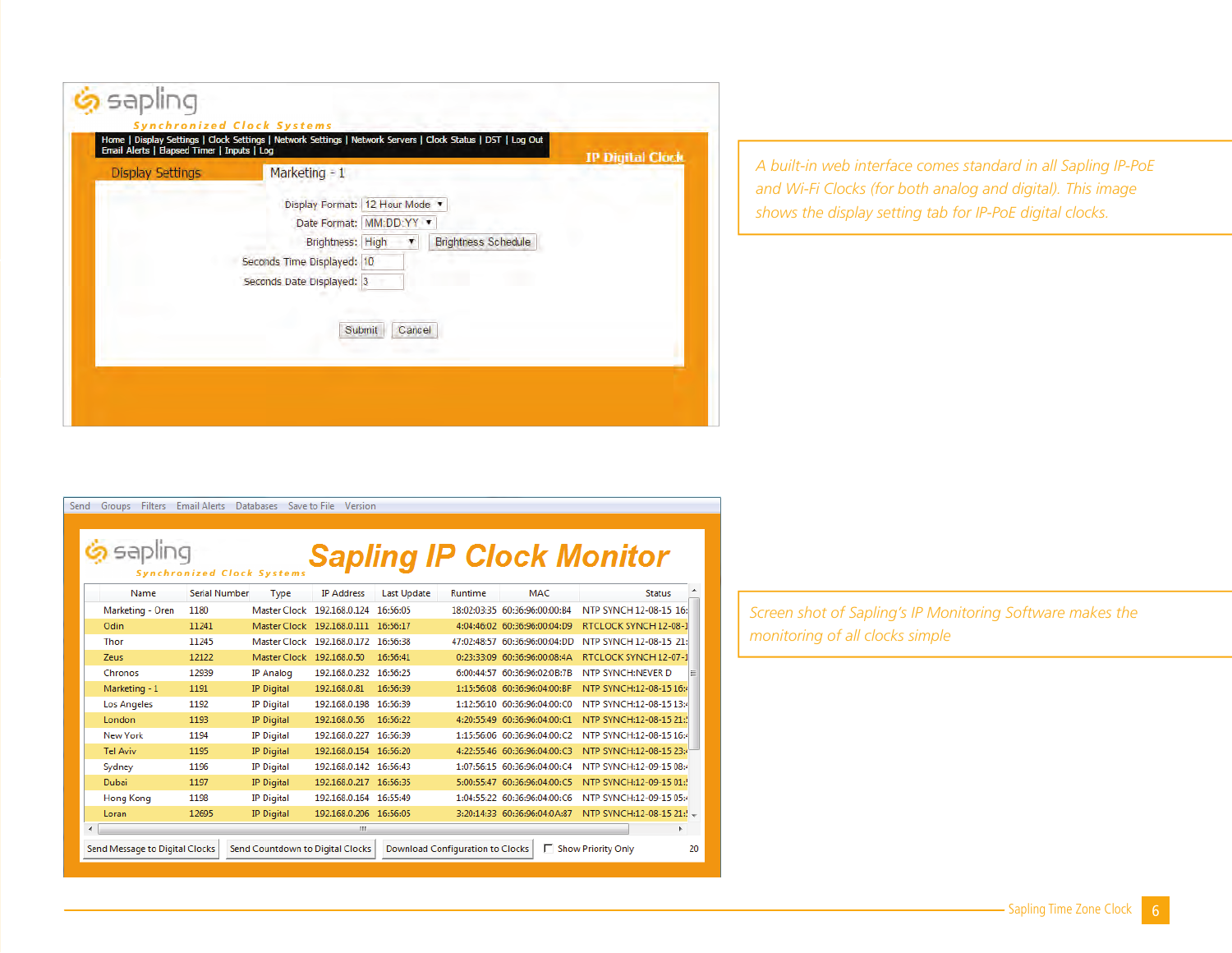## Sapling Wireless or Wired Time Zone Clocks

The Sapling Time Zone Clock is also offered as part of a Sapling Wireless Clock System or as part of a Sapling 2-Wire Clock System. Please contact us for more information about these options.



Sapling Time Zone Clock made with five analog round clocks, *with the specialty Dial E & standard hands.*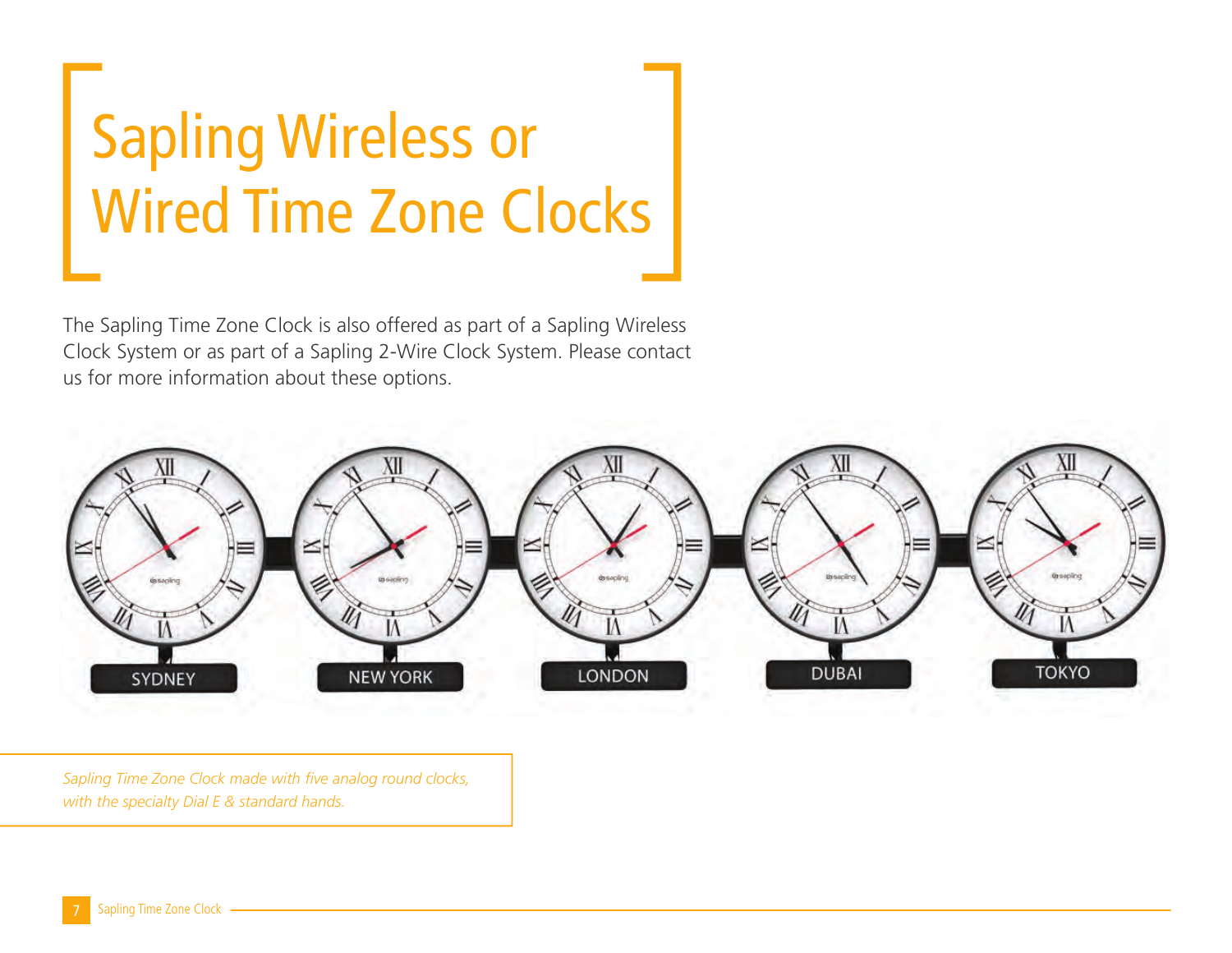

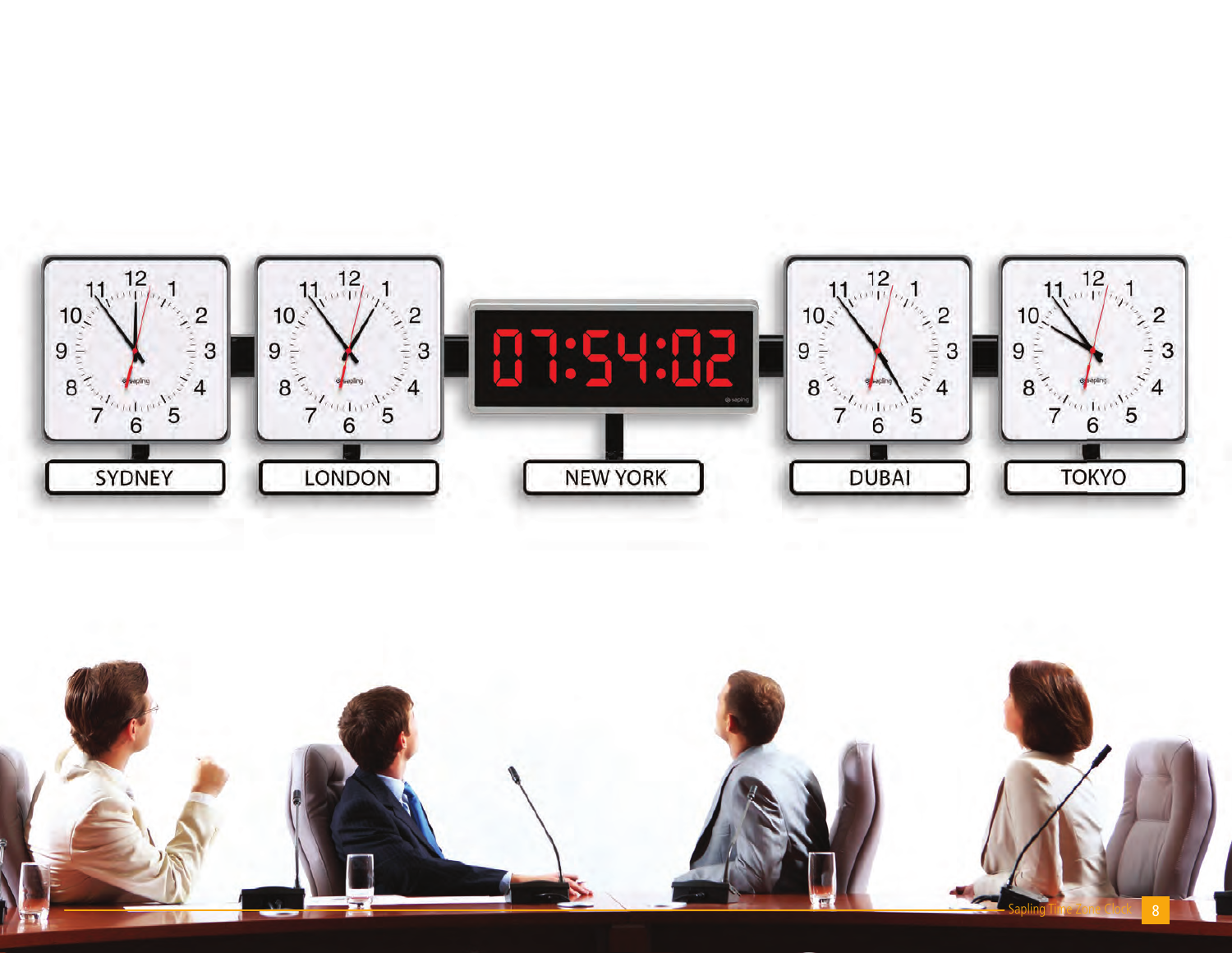

All of Sapling's products are engineered and produced in the United States of America, using only the highest quality materials. Each analog clock includes a durable case, a shatterproof side-molded crystal and an anti-fading dial. Digital clocks include a sturdy case, elegant design and bright 7-segment LED display.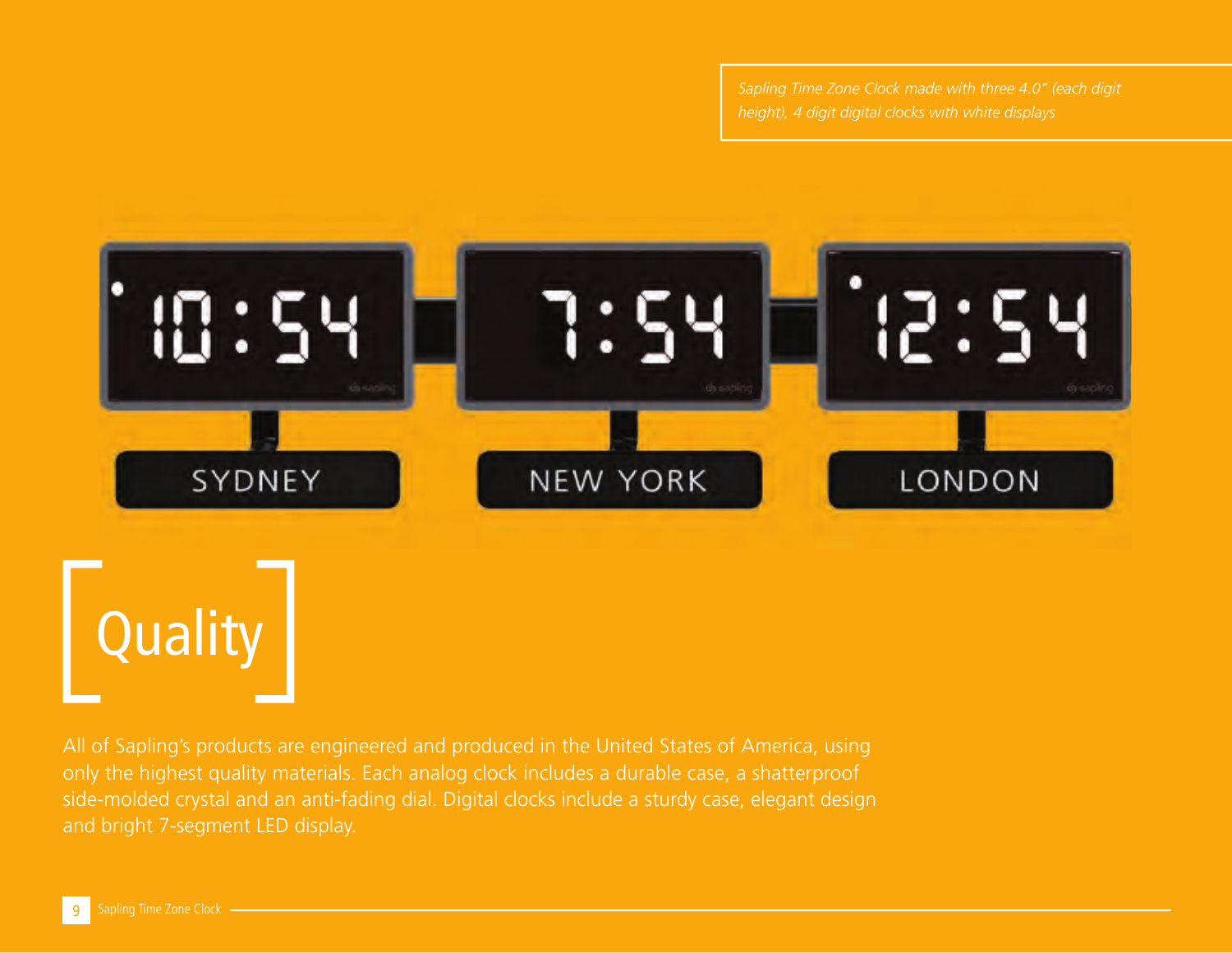

The Sapling Company is a global leader in engineering and manufacturing advanced synchronized clock systems. We have earned a reputation both in the USA and international markets for our superior technology, quality and reliability. For more information about Sapling Synchronized Clock Systems and the Time Zone Clock, please visit our websites:

www.sapling-inc.com www.pickazoneclock.com